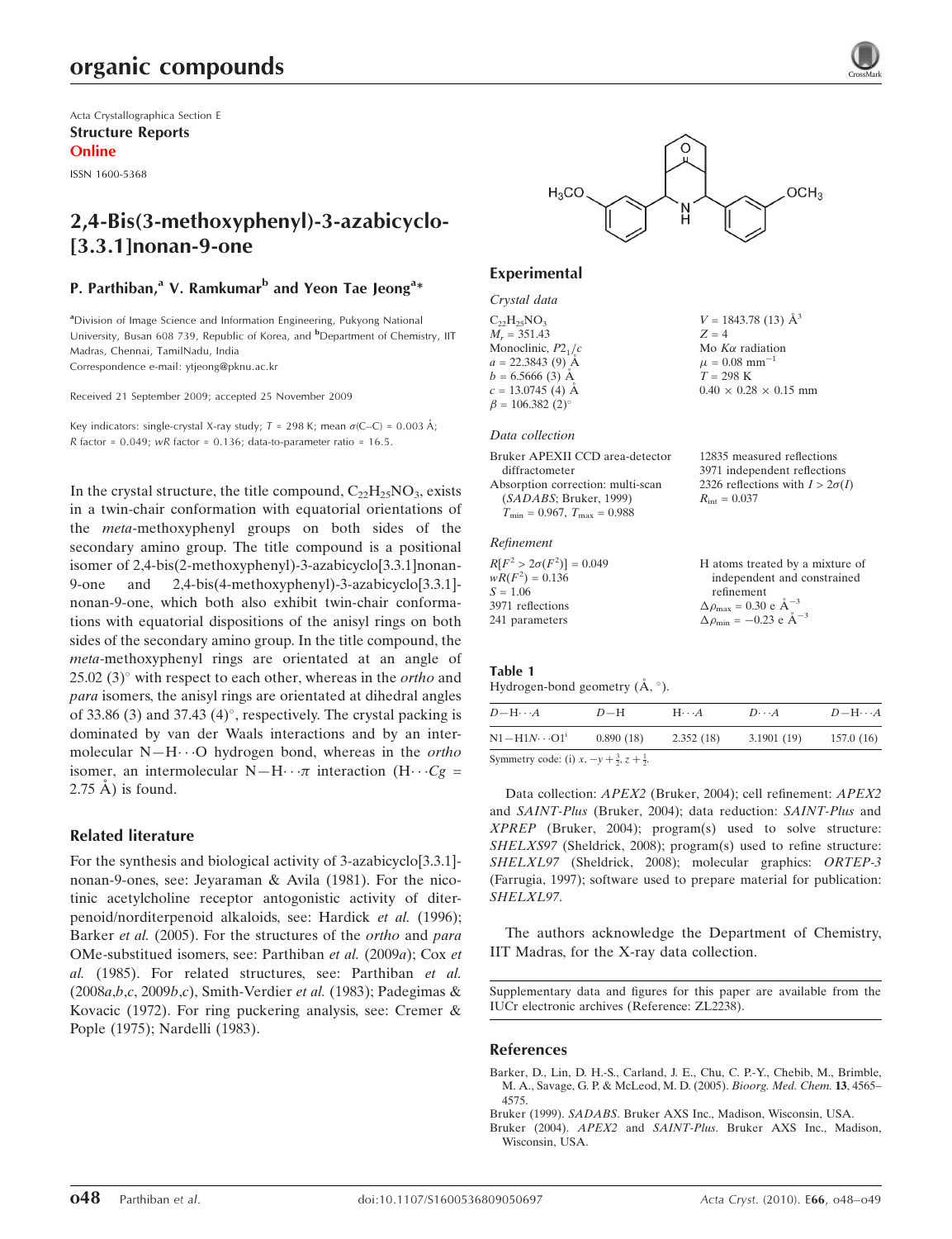- [Cox, P. J., McCabe, P. H., Milne, N. J. & Sim, G. A. \(1985\).](http://scripts.iucr.org/cgi-bin/cr.cgi?rm=pdfbb&cnor=zl2238&bbid=BB4) J. Chem. Soc. Chem. Commun. [pp. 626–628.](http://scripts.iucr.org/cgi-bin/cr.cgi?rm=pdfbb&cnor=zl2238&bbid=BB4)
- [Cremer, D. & Pople, J. A. \(1975\).](http://scripts.iucr.org/cgi-bin/cr.cgi?rm=pdfbb&cnor=zl2238&bbid=BB5) J. Am. Chem. Soc. 97, 1354–1358.
- [Farrugia, L. J. \(1997\).](http://scripts.iucr.org/cgi-bin/cr.cgi?rm=pdfbb&cnor=zl2238&bbid=BB6) J. Appl. Cryst. 30, 565.
- [Hardick, D. J., Blagbrough, I. S., Cooper, G., Potter, B. V. L., Critchley, T. &](http://scripts.iucr.org/cgi-bin/cr.cgi?rm=pdfbb&cnor=zl2238&bbid=BB7) [Wonnacott, S. \(1996\).](http://scripts.iucr.org/cgi-bin/cr.cgi?rm=pdfbb&cnor=zl2238&bbid=BB7) J. Med. Chem. 39, 4860–4866.
- [Jeyaraman, R. & Avila, S. \(1981\).](http://scripts.iucr.org/cgi-bin/cr.cgi?rm=pdfbb&cnor=zl2238&bbid=BB8) Chem. Rev. 81, 149–174.
- [Nardelli, M. \(1983\).](http://scripts.iucr.org/cgi-bin/cr.cgi?rm=pdfbb&cnor=zl2238&bbid=BB9) Acta Cryst. C39, 1141–1142.
- [Padegimas, S. J. & Kovacic, P. \(1972\).](http://scripts.iucr.org/cgi-bin/cr.cgi?rm=pdfbb&cnor=zl2238&bbid=BB10) J. Org. Chem. 37, 2672–2676.
- [Parthiban, P., Ramkumar, V., Amirthaganesan, S. & Jeong, Y. T. \(2009](http://scripts.iucr.org/cgi-bin/cr.cgi?rm=pdfbb&cnor=zl2238&bbid=BB11)c). Acta Cryst. E65[, o1356.](http://scripts.iucr.org/cgi-bin/cr.cgi?rm=pdfbb&cnor=zl2238&bbid=BB11)
- [Parthiban, P., Ramkumar, V. & Jeong, Y. T. \(2009](http://scripts.iucr.org/cgi-bin/cr.cgi?rm=pdfbb&cnor=zl2238&bbid=BB12)b). Acta Cryst. E65, o1596.
- [Parthiban, P., Ramkumar, V., Kim, M. S., Lim, K. T. & Jeong, Y. T. \(2008](http://scripts.iucr.org/cgi-bin/cr.cgi?rm=pdfbb&cnor=zl2238&bbid=BB13)b). [Acta Cryst.](http://scripts.iucr.org/cgi-bin/cr.cgi?rm=pdfbb&cnor=zl2238&bbid=BB13) E64, o1586.
- [Parthiban, P., Ramkumar, V., Kim, M. S., Lim, K. T. & Jeong, Y. T. \(2008](http://scripts.iucr.org/cgi-bin/cr.cgi?rm=pdfbb&cnor=zl2238&bbid=BB14)c). [Acta Cryst.](http://scripts.iucr.org/cgi-bin/cr.cgi?rm=pdfbb&cnor=zl2238&bbid=BB14) E64, o2332.
- [Parthiban, P., Ramkumar, V., Kim, M. S., Son, S. M. & Jeong, Y. T. \(2008](http://scripts.iucr.org/cgi-bin/cr.cgi?rm=pdfbb&cnor=zl2238&bbid=BB15)a). [Acta Cryst.](http://scripts.iucr.org/cgi-bin/cr.cgi?rm=pdfbb&cnor=zl2238&bbid=BB15) E64, o2385.
- [Parthiban, P., Ramkumar, V., Kim, M. S., Son, S. M. & Jeong, Y. T. \(2009](http://scripts.iucr.org/cgi-bin/cr.cgi?rm=pdfbb&cnor=zl2238&bbid=BB16)a). [Acta Cryst.](http://scripts.iucr.org/cgi-bin/cr.cgi?rm=pdfbb&cnor=zl2238&bbid=BB16) E65, o1383.

[Sheldrick, G. M. \(2008\).](http://scripts.iucr.org/cgi-bin/cr.cgi?rm=pdfbb&cnor=zl2238&bbid=BB17) Acta Cryst. A64, 112–122.

Smith-Verdier, P., Florencio, F. & García-Blanco, S. (1983). Acta Cryst. C39, [101–103.](http://scripts.iucr.org/cgi-bin/cr.cgi?rm=pdfbb&cnor=zl2238&bbid=BB18)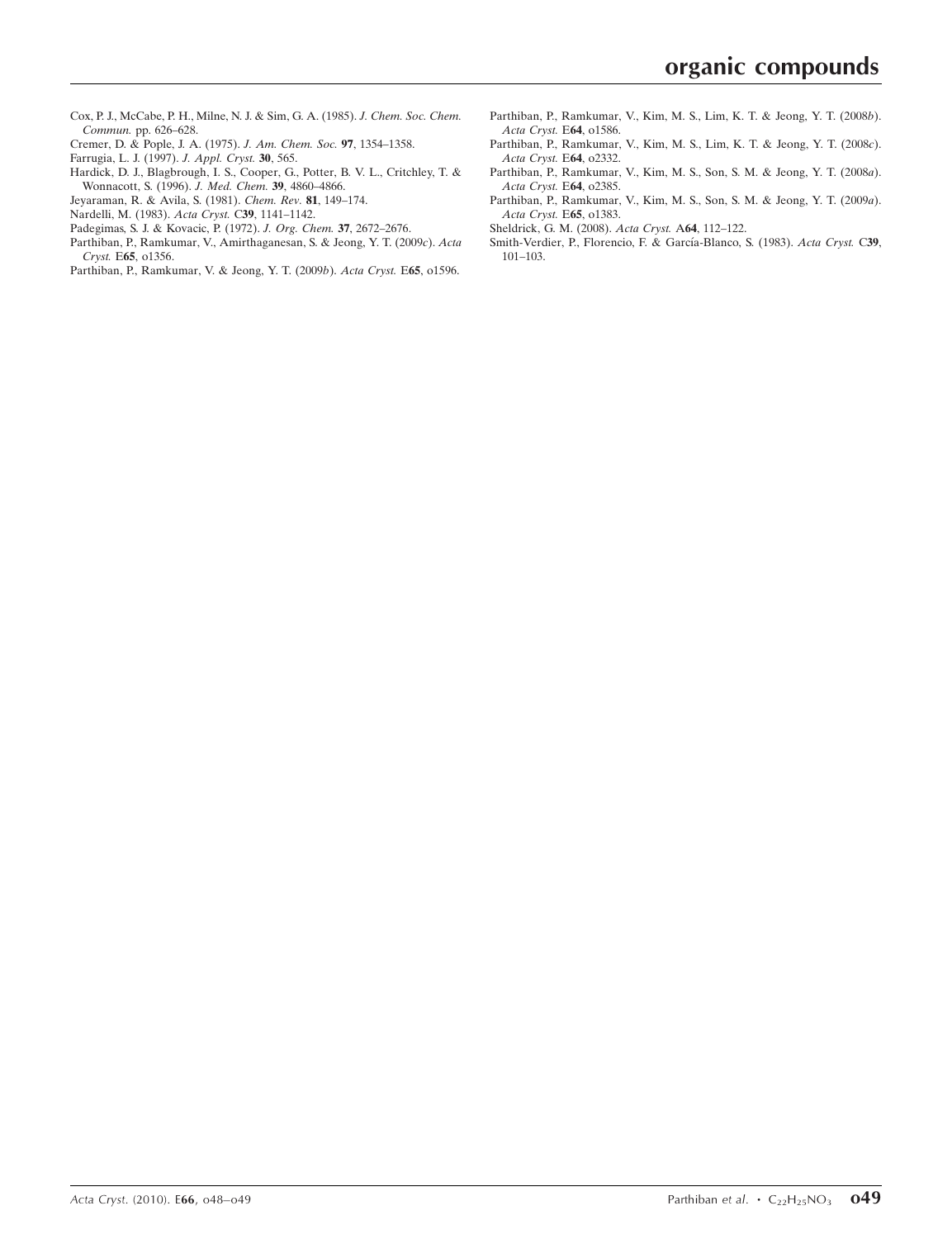# **supporting information**

*Acta Cryst.* (2010). E**66**, o48–o49 [doi:10.1107/S1600536809050697]

# **2,4-Bis(3-methoxyphenyl)-3-azabicyclo[3.3.1]nonan-9-one**

# **P. Parthiban, V. Ramkumar and Yeon Tae Jeong**

#### **S1. Comment**

3-Azabicyclo[3.3.1]nonanes are an important class of heterocyclic compounds due to their broad-spectrum of biological activities such as analgesic, antogonistic, anti-inflammatory, local anesthetic and hypotensive activity (Jeyaraman & Avila, 1981). The 3-azabicyclo<sup>[3.3.1]</sup> nonane pharmacophore is present in numerous naturally occuring diterpenoid/norditerpenoid alkaloids such as methyllycaconitine, elatine, nudicauline, delsoline, delcorine and so on, they act as potential nicotinic acetylcholine receptor antagonists (Hardick *et al.* 1996; Barker *et al.* 2005). However, the biological activity mainly depends on the stereochemistry of the molecule; hence, it is of immense help to establish the structures of the synthesized molecules. For the synthesized title compound, several stereoisomers are possible with conformations such as chair-chair (Parthiban *et al.*, 2008a, 2008b, 2008c, 2009a, 2009b, 2009c), chair-boat (Smith-Verdier *et al.*, 1983) and boat-boat (Padegimas & Kovacic, 1972). Hence, the present crystal study was undertaken to explore the configuration and conformation of the synthesized title compound.

The crystallographic analysis of the title compound shows that the piperidine ring adopts a near ideal chair conformation. The total puckering amplitude,  $Q_T$ , is 0.600 (2) Å and the phase angle,  $\theta$ , is 174.96 (19)° (Cremer & Pople, 1975). The smallest displacement asymmetry parameters being q2 and q3 are 0.053 (2) and -0.598 (2) Å (Nardelli, 1983). The deviation of ring atoms C8 and N1 from the C1/C2/C6/C7 plane are 0.712 (3) and -0.629 (3) Å, respectively.

According to the crystallographic analysis, the cyclohexane ring slightly deviates from the ideal chair conformation. The total puckering amplitude,  $Q_T = 0.559$  (2) Å and phase angle  $\theta = 166.6$  (2)° (Cremer & Pople, 1975). The smallest displacement asymmetry parameters being  $q2 = 0.130(2)$  and  $q3 = -0.544(2)$ Å (Nardelli, 1983). The deviation of ring atoms C4 and C8 from the C2/C3/C5/C6 plane are  $-0.537$  (4) and 0.718 (3) Å, respectively.

Hence the title compound, C22H25NO3, exists in a chair-chair conformation with equatorial orientation of the *meta*-methoxyphenyl groups on both sides of the secondary amino group on the heterocycle. The title compound is a positional isomer of 2,4-bis(2-methoxyphenyl)-3- azabicyclo[3.3.1]nonan-9-one (Parthiban *et al.*, 2009a) and 2,4-bis (4-methoxyphenyl)-3-azabicyclo[3.3.1]nonan-9-one (Cox *et al.*, 1985). Similar to the title compound the ortho as well as the para isomers also exhibit twin-chair conformations with equatorial disposition of the anisyl rings on both sides of the secondary amino group. In the title compound, the *meta*-methoxyphenyl rings are orientated at an angle of 25.02 (3)<sup>°</sup> with respect to one another whereas in the *ortho* and *para* isomer, the phenyl rings are orientated at an angle of 33.86 (3)° and 37.43 (4)° respectively.

The torsion angles of C8-C2-C1-C9 and C8-C6-C7-C15 are 179.64 (4) and 178.66 (3)°, respectively, for the title compound, which is very similar to those of its *ortho* isomer (-179.66 (3) and -179.76 (4)°, respectively) and those for the *para* isomer (178.2 (2) and 177.9 (4)<sup>°</sup>, respectively).

The crystal packing is dominated by shape recognition, by van der Waals interactions and is stabilized by an intermolecular N-H···O hydrogen bond (Table 1). In the *ortho* isomer, on the other hand, the crystal structure exhibits an intermolecular N-H···*π* interaction (N1-H1A···Cg1 = 2.75 Å).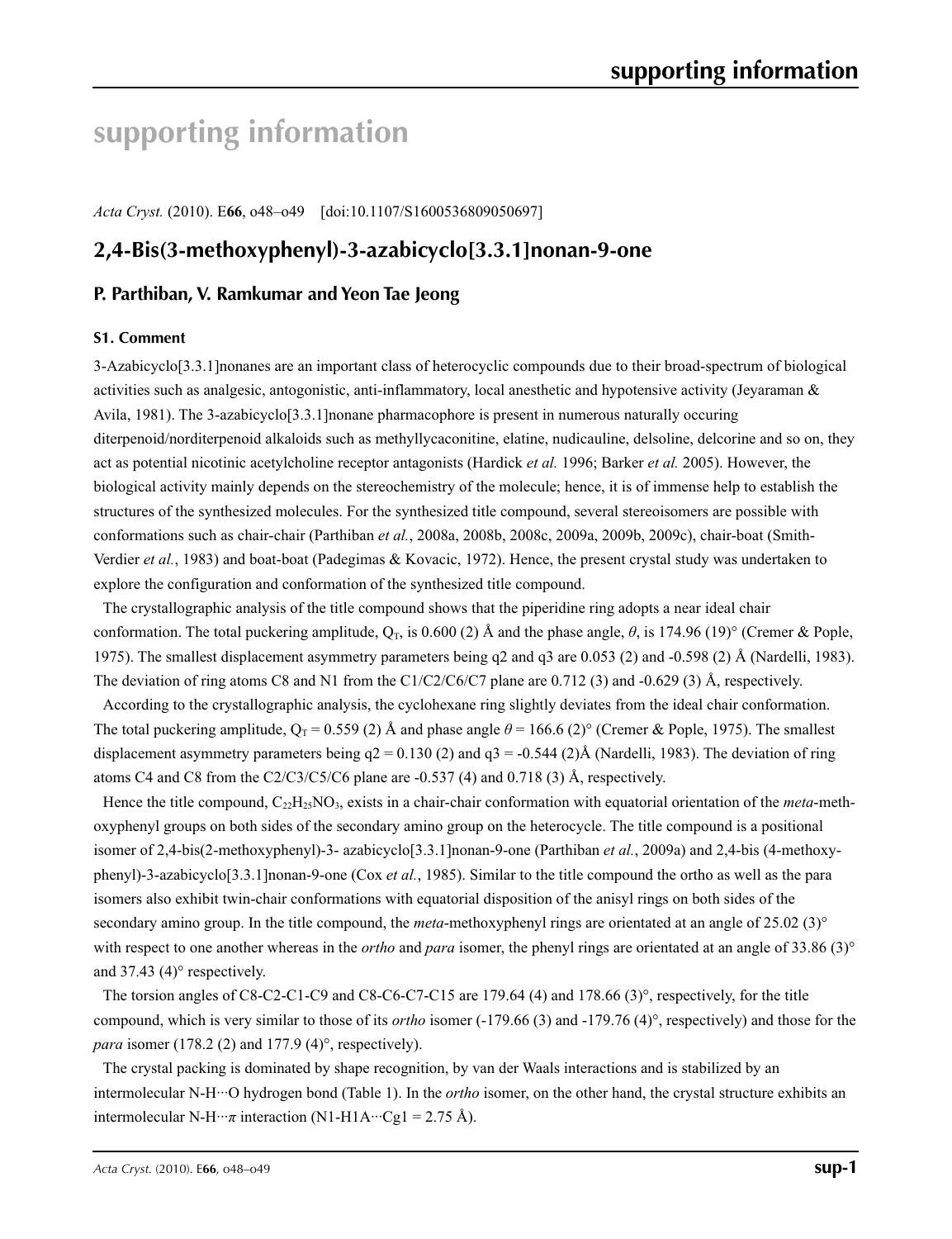# **S2. Experimental**

The title compound was synthesized by a modified Mannich reaction using 0.1 mol (13.61 g/12.18 ml) *meta*-methoxybenzaldehyde, 0.05 mol (4.90 g/5.18 ml) cyclohexanone and 0.075 mol (5.78 g) ammonium acetate in 50 ml of absolute ethanol. The mixture was gently warmed on a hot plate with medium stirring and stirring was continued for about 15 h at a temperature of 303–308 K (30–35 $\degree$ C). After 12 h, the product formed was a spongy solid which was stirred for an additional 3 h until the reaction was complete as confirmed by the absence of aldehyde and cyclohexanone in the reaction mixture by TLC. After this, the crude compound was separated by filtration and washed with a 1:5 ethanol-ether mixture. X-ray diffraction quality crystals of 2,4-bis(3-methoxyphenyl)-3-azabicyclo[3.3.1]nonan-9-one were obtained by slow evaporation from ethanol.

# **S3. Refinement**

The nitrogen H atom was located in a difference Fourier map and refined isotropically. Other hydrogen atoms were fixed geometrically and allowed to ride on the parent carbon atoms with aromatic C-H = 0.93 Å, aliphatic C-H = 0.98 Å, methylene C-H = 0.97 Å and methyl C-H = 0.96 Å. The displacement parameters were set for phenyl, methylene and aliphatic H atoms at  $U_{iso}(H) = 1.2U_{eq}(C)$  and for methyl H atoms at  $U_{iso}(H) = 1.5U_{eq}(C)$ 



## **Figure 1**

Anistropic displacement representation of the molecule with atoms represented with 30% probability ellipsoids.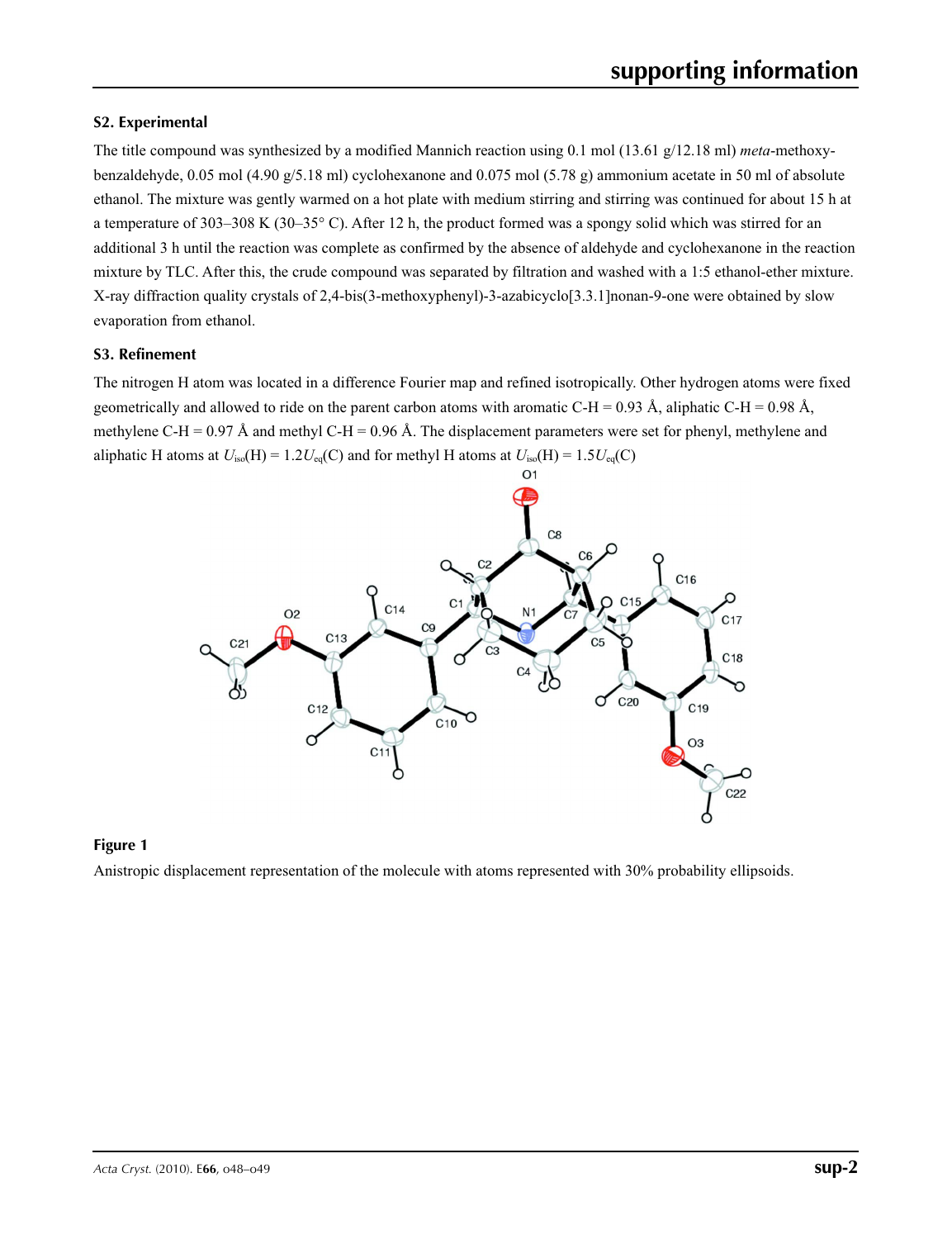

## **Figure 2**

Packing diagram showing the N-H···O hydrogen bonding (green dashed lines) parallel to the b-axis.

## **2,4-Bis(3-methoxyphenyl)-3-azabicyclo[3.3.1]nonan-9-one**

*Crystal data*

 $C_{22}H_{25}NO_3$  $M_r = 351.43$ Monoclinic, *P*21/*c* Hall symbol: -P 2ybc  $a = 22.3843(9)$  Å  $b = 6.5666(3)$  Å  $c = 13.0745$  (4) Å  $\beta$  = 106.382 (2)<sup>o</sup>  $V = 1843.78(13)$  Å<sup>3</sup>  $Z = 4$ 

# *Data collection*

Bruker APEXII CCD area-detector diffractometer Radiation source: fine-focus sealed tube Graphite monochromator phi and *ω* scans

 $F(000) = 752$  $D_{\rm x} = 1.266$  Mg m<sup>-3</sup> Mo *Kα* radiation,  $\lambda = 0.71073$  Å Cell parameters from 2453 reflections  $\theta$  = 2.9–22.7°  $\mu = 0.08$  mm<sup>-1</sup>  $T = 298 \text{ K}$ Block, colourless  $0.40 \times 0.28 \times 0.15$  mm

Absorption correction: multi-scan (*SADABS*; Bruker, 1999)  $T_{\text{min}} = 0.967, T_{\text{max}} = 0.988$ 12835 measured reflections 3971 independent reflections 2326 reflections with  $I > 2\sigma(I)$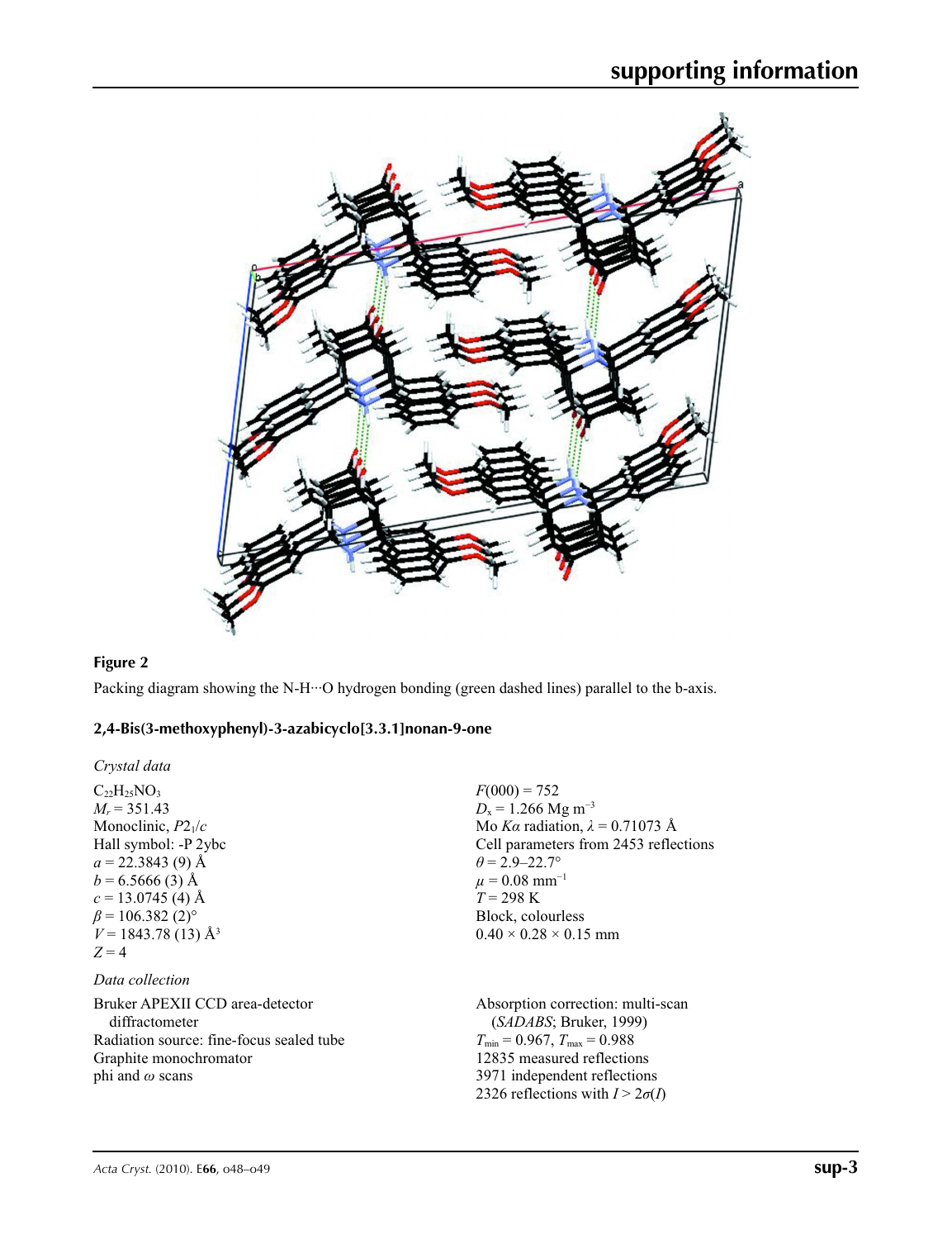| $R_{\text{int}} = 0.037$                                                |
|-------------------------------------------------------------------------|
| $\theta_{\text{max}} = 28.3^{\circ}, \theta_{\text{min}} = 2.9^{\circ}$ |
| $h = -27 \rightarrow 28$                                                |

*Refinement*

| $-7 \rightarrow 8$<br>$k =$    |  |
|--------------------------------|--|
| $=-12 \rightarrow 17$<br>$l =$ |  |

| <i>iconcincin</i>                               |                                                    |
|-------------------------------------------------|----------------------------------------------------|
| Refinement on $F^2$                             | Secondary atom site location: difference Fourier   |
| Least-squares matrix: full                      | map                                                |
| $R[F^2 > 2\sigma(F^2)] = 0.049$                 | Hydrogen site location: inferred from              |
| $wR(F^2) = 0.136$                               | neighbouring sites                                 |
| $S = 1.06$                                      | H atoms treated by a mixture of independent        |
| 3971 reflections                                | and constrained refinement                         |
| 241 parameters                                  | $w = 1/[\sigma^2(F_0^2) + (0.0643P)^2]$            |
| 0 restraints                                    | where $P = (F_o^2 + 2F_c^2)/3$                     |
| Primary atom site location: structure-invariant | $(\Delta/\sigma)_{\text{max}}$ < 0.001             |
| direct methods                                  | $\Delta\rho_{\text{max}} = 0.30$ e Å <sup>-3</sup> |
|                                                 | $\Delta\rho_{\rm min} = -0.23$ e Å <sup>-3</sup>   |

# *Special details*

**Geometry**. All esds (except the esd in the dihedral angle between two l.s. planes) are estimated using the full covariance matrix. The cell esds are taken into account individually in the estimation of esds in distances, angles and torsion angles; correlations between esds in cell parameters are only used when they are defined by crystal symmetry. An approximate (isotropic) treatment of cell esds is used for estimating esds involving l.s. planes. **Refinement**. Refinement of F<sup>2</sup> against ALL reflections. The weighted R-factor wR and goodness of fit S are based on  $F^2$ , conventional R-factors R are based on F, with F set to zero for negative  $F^2$ . The threshold expression of  $F^2 > 2$ sigma( $F^2$ ) is used only for calculating R-factors(gt) etc. and is not relevant to the choice of reflections for refinement. R-factors based on F2 are statistically about twice as large as those based on F, and Rfactors based on ALL data will be even larger.

*Fractional atomic coordinates and isotropic or equivalent isotropic displacement parameters (Å<sup>2</sup>)* 

|                  | $\mathcal{X}$ | $\mathcal{Y}$ | $\boldsymbol{z}$ | $U_{\rm iso}$ */ $U_{\rm eq}$ |
|------------------|---------------|---------------|------------------|-------------------------------|
| C <sub>1</sub>   | 0.32467(7)    | 0.5186(3)     | 0.49436(13)      | 0.0356(4)                     |
| H1               | 0.3471        | 0.6483        | 0.5098           | $0.043*$                      |
| C <sub>2</sub>   | 0.30802(8)    | 0.4800(3)     | 0.37207(13)      | 0.0388(5)                     |
| H2               | 0.3464        | 0.4857        | 0.3502           | $0.047*$                      |
| C <sub>3</sub>   | 0.27531(9)    | 0.2775(3)     | 0.33443(15)      | 0.0479(5)                     |
| H <sub>3</sub> A | 0.2724        | 0.2589        | 0.2596           | $0.057*$                      |
| H3B              | 0.3005        | 0.1674        | 0.3737           | $0.057*$                      |
| C4               | 0.21054(10)   | 0.2635(3)     | 0.34870(16)      | 0.0573(6)                     |
| H <sub>4</sub> A | 0.1892        | 0.1478        | 0.3085           | $0.069*$                      |
| H4B              | 0.2141        | 0.2393        | 0.4234           | $0.069*$                      |
| C <sub>5</sub>   | 0.17173(9)    | 0.4527(3)     | 0.31292(15)      | 0.0484(5)                     |
| H <sub>5</sub> A | 0.1356        | 0.4469        | 0.3398           | $0.058*$                      |
| H5B              | 0.1569        | 0.4529        | 0.2357           | $0.058*$                      |
| C <sub>6</sub>   | 0.20648(8)    | 0.6525(3)     | 0.34984(13)      | 0.0398(4)                     |
| H6               | 0.1807        | 0.7660        | 0.3133           | $0.048*$                      |
| C7               | 0.22453(7)    | 0.6922(3)     | 0.47199(13)      | 0.0376(4)                     |
| H7               | 0.2460        | 0.8237        | 0.4860           | $0.045*$                      |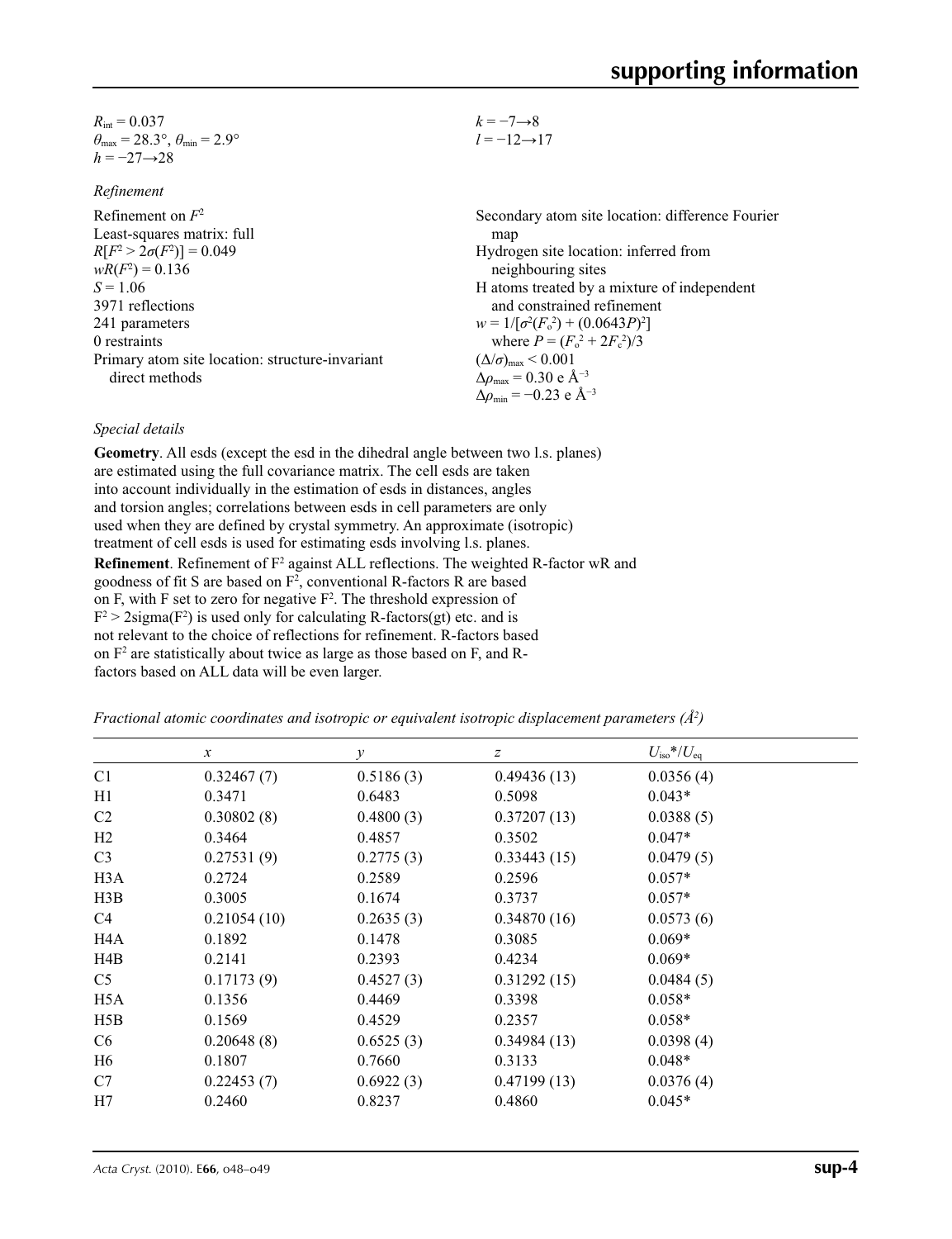| C8             | 0.26600(8)  | 0.6491(3) | 0.31776(13) | 0.0382(4)    |
|----------------|-------------|-----------|-------------|--------------|
| C9             | 0.36693(7)  | 0.3516(3) | 0.55456(12) | 0.0351(4)    |
| C10            | 0.34445(8)  | 0.1866(3) | 0.59844(13) | 0.0430(5)    |
| H10            | 0.3024      | 0.1796    | 0.5947      | $0.052*$     |
| C11            | 0.38393(9)  | 0.0330(3) | 0.64743(15) | 0.0495(5)    |
| H11            | 0.3682      | $-0.0761$ | 0.6771      | $0.059*$     |
| C12            | 0.44674(9)  | 0.0379(3) | 0.65342(14) | 0.0489(5)    |
| H12            | 0.4732      | $-0.0664$ | 0.6869      | $0.059*$     |
| C13            | 0.46919(8)  | 0.2005(3) | 0.60884(14) | 0.0419(5)    |
| C14            | 0.42955(8)  | 0.3570(3) | 0.56051(13) | 0.0386(4)    |
| H14            | 0.4453      | 0.4671    | 0.5317      | $0.046*$     |
| C15            | 0.16734(8)  | 0.7034(3) | 0.51186(13) | 0.0371(4)    |
| C16            | 0.13403(8)  | 0.8838(3) | 0.50128(15) | 0.0473(5)    |
| H16            | 0.1471      | 0.9958    | 0.4697      | $0.057*$     |
| C17            | 0.08192(9)  | 0.8993(3) | 0.53688(16) | 0.0532(5)    |
| H17            | 0.0604      | 1.0220    | 0.5296      | $0.064*$     |
| C18            | 0.06116(8)  | 0.7346(3) | 0.58332(15) | 0.0478(5)    |
| H18            | 0.0258      | 0.7451    | 0.6070      | $0.057*$     |
| C19            | 0.09401(8)  | 0.5548(3) | 0.59381(14) | 0.0409(5)    |
| C20            | 0.14652(8)  | 0.5399(3) | 0.55826(14) | 0.0403(5)    |
| H20            | 0.1681      | 0.4173    | 0.5658      | $0.048*$     |
| C21            | 0.57145(9)  | 0.0580(3) | 0.65086(19) | 0.0692(7)    |
| H21A           | 0.5747      | 0.0431    | 0.7253      | $0.104*$     |
| H21B           | 0.6118      | 0.0868    | 0.6423      | $0.104*$     |
| H21C           | 0.5557      | $-0.0659$ | 0.6141      | $0.104*$     |
| C22            | 0.03130(10) | 0.3935(4) | 0.69181(18) | 0.0737(7)    |
| H22A           | 0.0429      | 0.4937    | 0.7474      | $0.111*$     |
| H22B           | 0.0268      | 0.2633    | 0.7223      | $0.111*$     |
| H22C           | $-0.0075$   | 0.4317    | 0.6421      | $0.111*$     |
| N1             | 0.26760(6)  | 0.5346(2) | 0.52819(12) | 0.0370(4)    |
| O <sub>1</sub> | 0.27803(6)  | 0.7680(2) | 0.25553(10) | 0.0548(4)    |
| O2             | 0.53008(6)  | 0.2212(2) | 0.60764(11) | 0.0612(4)    |
| O <sub>3</sub> | 0.07815(6)  | 0.3815(2) | 0.63810(11) | 0.0613(4)    |
| H1N            | 0.2775(8)   | 0.558(3)  | 0.5980(15)  | $0.048(6)$ * |
|                |             |           |             |              |

*Atomic displacement parameters (Å2 )*

|                | $U^{11}$   | $L^{22}$   | $U^{33}$   | $U^{12}$      | $U^{13}$   | $L^{23}$      |
|----------------|------------|------------|------------|---------------|------------|---------------|
| C <sub>1</sub> | 0.0318(9)  | 0.0366(11) | 0.0398(10) | 0.0004(8)     | 0.0123(8)  | $-0.0011(8)$  |
| C <sub>2</sub> | 0.0399(10) | 0.0469(12) | 0.0347(10) | 0.0054(9)     | 0.0190(8)  | 0.0037(8)     |
| C <sub>3</sub> | 0.0630(13) | 0.0441(12) | 0.0381(10) | 0.0039(10)    | 0.0168(9)  | $-0.0040(9)$  |
| C <sub>4</sub> | 0.0650(14) | 0.0463(13) | 0.0560(13) | $-0.0119(11)$ | 0.0097(11) | $-0.0059(10)$ |
| C <sub>5</sub> | 0.0440(11) | 0.0584(14) | 0.0405(11) | $-0.0084(10)$ | 0.0083(9)  | $-0.0056(10)$ |
| C <sub>6</sub> | 0.0372(10) | 0.0426(11) | 0.0390(10) | 0.0050(8)     | 0.0096(8)  | 0.0064(9)     |
| C7             | 0.0341(9)  | 0.0372(11) | 0.0428(10) | 0.0001(8)     | 0.0128(8)  | $-0.0016(8)$  |
| C8             | 0.0431(10) | 0.0402(11) | 0.0314(9)  | $-0.0028(9)$  | 0.0107(8)  | 0.0010(9)     |
| C9             | 0.0369(10) | 0.0408(11) | 0.0293(9)  | 0.0022(8)     | 0.0120(7)  | $-0.0016(8)$  |
| C10            | 0.0375(10) | 0.0547(13) | 0.0401(10) | 0.0012(9)     | 0.0165(8)  | 0.0066(9)     |
|                |            |            |            |               |            |               |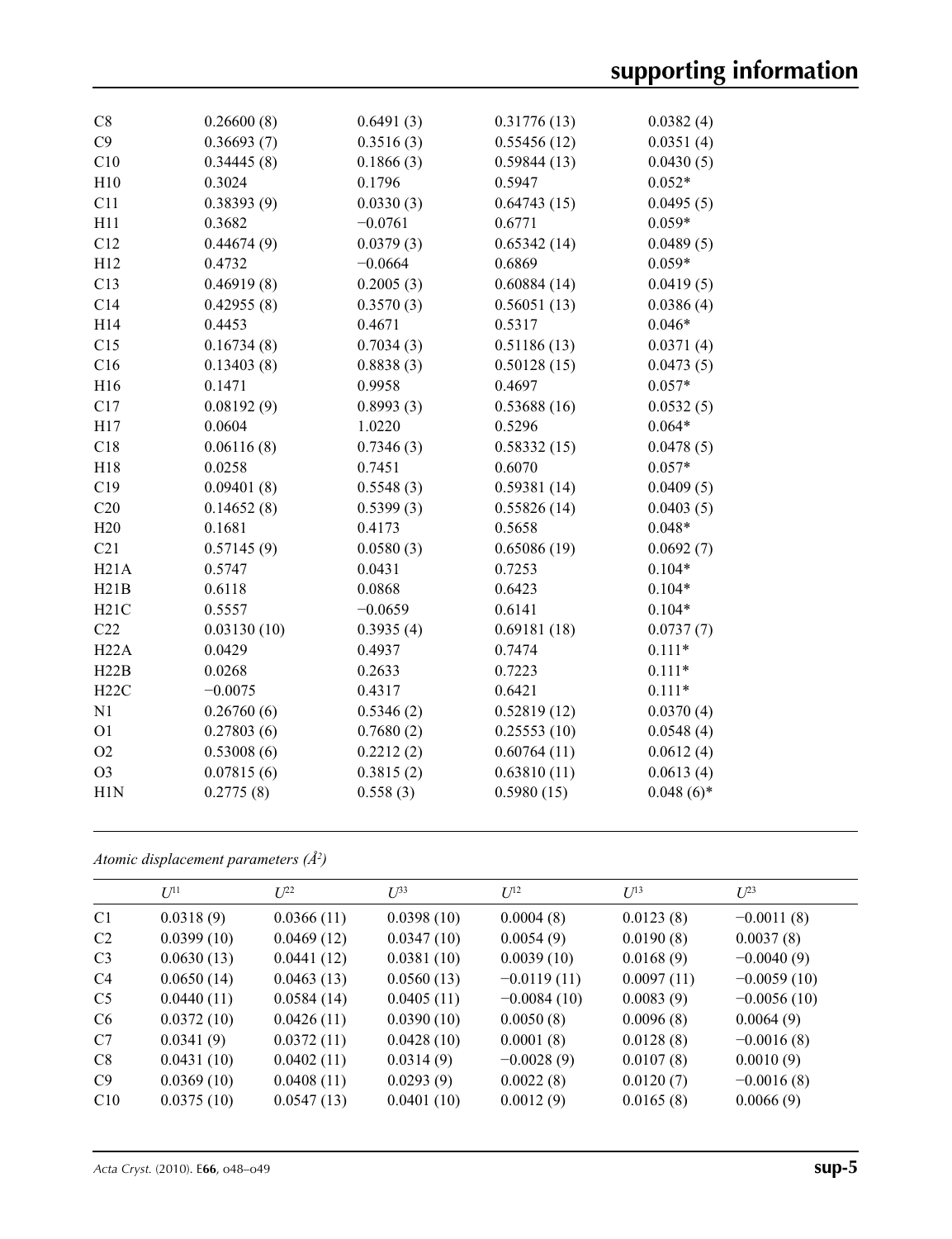| C <sub>11</sub> | 0.0554(12) | 0.0529(13) | 0.0456(12) | 0.0049(10)   | 0.0229(10) | 0.0154(10)    |
|-----------------|------------|------------|------------|--------------|------------|---------------|
| C12             | 0.0512(12) | 0.0535(13) | 0.0420(11) | 0.0125(10)   | 0.0133(9)  | 0.0123(10)    |
| C13             | 0.0333(10) | 0.0524(13) | 0.0400(10) | 0.0034(9)    | 0.0101(8)  | $-0.0009(9)$  |
| C14             | 0.0362(10) | 0.0417(11) | 0.0392(10) | 0.0000(8)    | 0.0128(8)  | 0.0021(9)     |
| C15             | 0.0339(9)  | 0.0407(11) | 0.0357(9)  | 0.0034(8)    | 0.0081(8)  | $-0.0037(8)$  |
| C16             | 0.0430(11) | 0.0400(12) | 0.0612(13) | 0.0041(9)    | 0.0184(9)  | 0.0037(10)    |
| C17             | 0.0451(12) | 0.0464(13) | 0.0692(14) | 0.0152(10)   | 0.0177(10) | 0.0001(11)    |
| C18             | 0.0355(10) | 0.0562(14) | 0.0537(12) | 0.0086(10)   | 0.0162(9)  | $-0.0021(10)$ |
| C19             | 0.0383(10) | 0.0435(12) | 0.0414(11) | 0.0041(9)    | 0.0121(8)  | 0.0005(9)     |
| C <sub>20</sub> | 0.0382(10) | 0.0389(11) | 0.0452(11) | 0.0104(8)    | 0.0140(8)  | 0.0008(9)     |
| C <sub>21</sub> | 0.0418(12) | 0.0740(17) | 0.0868(17) | 0.0182(11)   | 0.0098(11) | 0.0064(13)    |
| C22             | 0.0694(15) | 0.0840(19) | 0.0840(17) | 0.0043(13)   | 0.0481(14) | 0.0144(14)    |
| N <sub>1</sub>  | 0.0325(8)  | 0.0488(10) | 0.0313(9)  | 0.0070(7)    | 0.0114(7)  | $-0.0019(7)$  |
| O <sub>1</sub>  | 0.0582(9)  | 0.0581(10) | 0.0507(8)  | $-0.0021(7)$ | 0.0194(7)  | 0.0200(7)     |
| O <sub>2</sub>  | 0.0350(8)  | 0.0656(10) | 0.0832(11) | 0.0114(7)    | 0.0167(7)  | 0.0151(8)     |
| O <sub>3</sub>  | 0.0600(9)  | 0.0554(10) | 0.0812(10) | 0.0095(7)    | 0.0406(8)  | 0.0162(8)     |
|                 |            |            |            |              |            |               |

*Geometric parameters (Å, º)*

| 1.469(2)   | $C11 - C12$          | 1.386(3)  |
|------------|----------------------|-----------|
| 1.516(2)   | $C11 - H11$          | 0.9300    |
| 1.557(2)   | $C12 - C13$          | 1.378(3)  |
| 0.9800     | $C12 - H12$          | 0.9300    |
| 1.498(2)   | $C13 - 02$           | 1.374(2)  |
| 1.531(2)   | $C13 - C14$          | 1.388(2)  |
| 0.9800     | $C14 - H14$          | 0.9300    |
| 1.516(3)   | $C15 - C20$          | 1.378(2)  |
| 0.9700     | $C15 - C16$          | 1.385(2)  |
| 0.9700     | $C16 - C17$          | 1.376(2)  |
| 1.512(3)   | $C16 - H16$          | 0.9300    |
| 0.9700     | $C17 - C18$          | 1.383(3)  |
| 0.9700     | $C17 - H17$          | 0.9300    |
|            | $C18 - C19$          | 1.378(2)  |
| 0.9700     | $C18 - H18$          | 0.9300    |
| 0.9700     | $C19 - 03$           | 1.368(2)  |
| 1.506(2)   | $C19 - C20$          | 1.384(2)  |
|            | $C20 - H20$          | 0.9300    |
| 0.9800     | $C21 - 02$           | 1.425(2)  |
| 1.463(2)   | $C21 - H21A$         | 0.9600    |
| 1.514(2)   | $C21 - H21B$         | 0.9600    |
| 0.9800     | $C21 - H21C$         | 0.9600    |
| 1.2119(19) | $C22 - 03$           | 1.419(2)  |
| 1.382(2)   | $C22-H22A$           | 0.9600    |
| 1.386(2)   | $C22 - H22B$         | 0.9600    |
| 1.374(2)   | $C22 - H22C$         | 0.9600    |
| 0.9300     | $N1 - H1N$           | 0.890(18) |
| 111.34(13) | $C11 - C10 - H10$    | 119.8     |
|            | 1.532(2)<br>1.555(2) |           |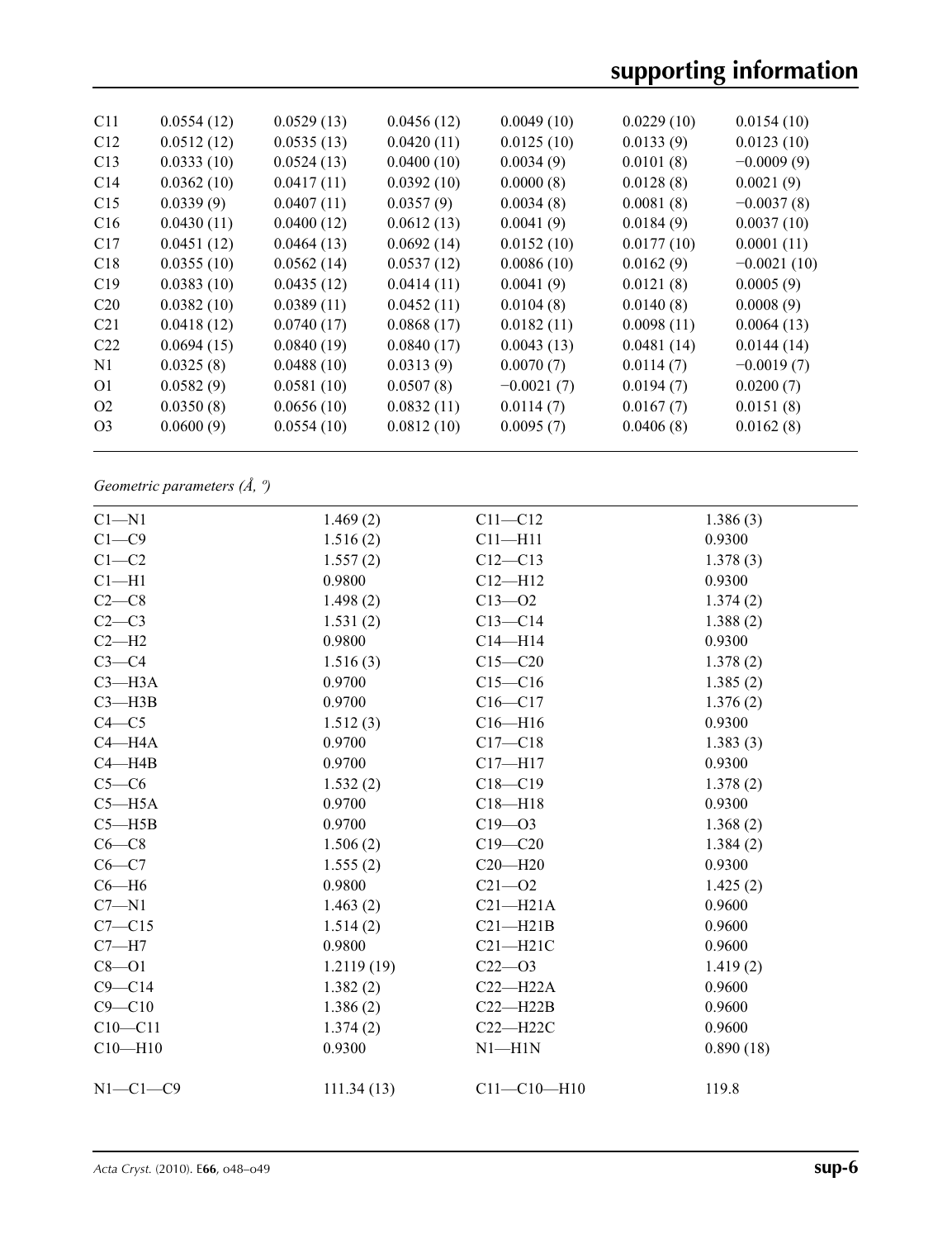| $N1-C1-C2$       | 110.15(13) | $C9 - C10 - H10$    | 119.8      |
|------------------|------------|---------------------|------------|
| $C9 - C1 - C2$   | 110.43(13) | $C10-C11-C12$       | 121.21(18) |
| $N1-C1-H1$       | 108.3      | $C10-C11-H11$       | 119.4      |
| $C9 - C1 - H1$   | 108.3      | $C12 - C11 - H11$   | 119.4      |
| $C2-C1-H1$       | 108.3      | $C13 - C12 - C11$   | 118.63(18) |
| $C8-C2-C3$       | 108.17(15) | $C13 - C12 - H12$   | 120.7      |
| $C8-C2-C1$       | 107.60(13) | $C11 - C12 - H12$   | 120.7      |
| $C3-C2-C1$       | 115.21(14) | $O2 - C13 - C12$    | 124.24(17) |
| $C8-C2-H2$       | 108.6      | $O2 - C13 - C14$    | 115.51(16) |
| $C3-C2-H2$       | 108.6      | $C12-C13-C14$       | 120.25(16) |
| $C1-C2-H2$       | 108.6      | $C9 - C14 - C13$    | 120.99(17) |
| $C4-C3-C2$       | 113.59(15) | $C9 - C14 - H14$    | 119.5      |
| $C4-C3-H3A$      | 108.8      | $C13-C14-H14$       | 119.5      |
| $C2-C3-H3A$      | 108.8      | $C20-C15-C16$       |            |
|                  |            |                     | 118.10(16) |
| $C4-C3-H3B$      | 108.8      | $C20-C15-C7$        | 122.51(16) |
| $C2-C3-H3B$      | 108.8      | $C16-C15-C7$        | 119.40(16) |
| НЗА-СЗ-НЗВ       | 107.7      | $C17-C16-C15$       | 120.87(18) |
| $C5-C4-C3$       | 113.46(16) | $C17 - C16 - H16$   | 119.6      |
| $C5-C4-H4A$      | 108.9      | $C15-C16-H16$       | 119.6      |
| $C3-C4-H4A$      | 108.9      | $C16-C17-C18$       | 120.83(18) |
| $C5-C4-HAB$      | 108.9      | $C16-C17-H17$       | 119.6      |
| $C3-C4-HAB$      | 108.9      | C18-C17-H17         | 119.6      |
| HA—C4—H4B        | 107.7      | $C19 - C18 - C17$   | 118.55(17) |
| $C4-C5-C6$       | 114.18(15) | $C19 - C18 - H18$   | 120.7      |
| $C4-C5-H5A$      | 108.7      | $C17 - C18 - H18$   | 120.7      |
| $C6-C5-H5A$      | 108.7      | $O3 - C19 - C18$    | 124.06(16) |
| $C4 - C5 - H5B$  | 108.7      | $O3-C19-C20$        | 115.45(16) |
| $C6-C5-H5B$      | 108.7      | $C18 - C19 - C20$   | 120.48(17) |
| $H5A - C5 - H5B$ | 107.6      | $C15-C20-C19$       | 121.17(16) |
| $C8-C6-C5$       | 108.04(15) | $C15 - C20 - H20$   | 119.4      |
| $C8-C6-C7$       | 107.14(13) | $C19 - C20 - H20$   | 119.4      |
| $C5 - C6 - C7$   | 115.39(14) | $O2 - C21 - H21A$   | 109.5      |
| $C8-C6-H6$       | 108.7      | $O2 - C21 - H21B$   | 109.5      |
| $C5-C6-H6$       | 108.7      | $H21A - C21 - H21B$ | 109.5      |
| $C7-C6-H6$       | 108.7      | $O2 - C21 - H21C$   | 109.5      |
| $N1-C7-C15$      |            | H21A-C21-H21C       | 109.5      |
| $N1-C7-C6$       | 111.28(14) |                     | 109.5      |
|                  | 109.93(14) | H21B-C21-H21C       |            |
| $C15-C7-C6$      | 111.21(13) | O3-C22-H22A         | 109.5      |
| $N1-C7-H7$       | 108.1      | $O3-C22-H22B$       | 109.5      |
| $C15 - C7 - H7$  | 108.1      | H22A-C22-H22B       | 109.5      |
| $C6-C7-H7$       | 108.1      | O3-C22-H22C         | 109.5      |
| $O1 - C8 - C2$   | 124.55(16) | H22A-C22-H22C       | 109.5      |
| $O1 - C8 - C6$   | 123.99(16) | H22B-C22-H22C       | 109.5      |
| $C2-C8-C6$       | 111.46(14) | $C7 - N1 - C1$      | 113.91(13) |
| $C14 - C9 - C10$ | 118.53(17) | $C7 - N1 - H1N$     | 109.3(12)  |
| $C14-C9-C1$      | 119.04(16) | $Cl-M1-H1N$         | 109.6(11)  |
| $C10-C9-C1$      | 122.31(15) | $C13 - 02 - C21$    | 117.20(16) |
| $C11 - C10 - C9$ | 120.39(17) | $C19 - 03 - C22$    | 118.64(15) |